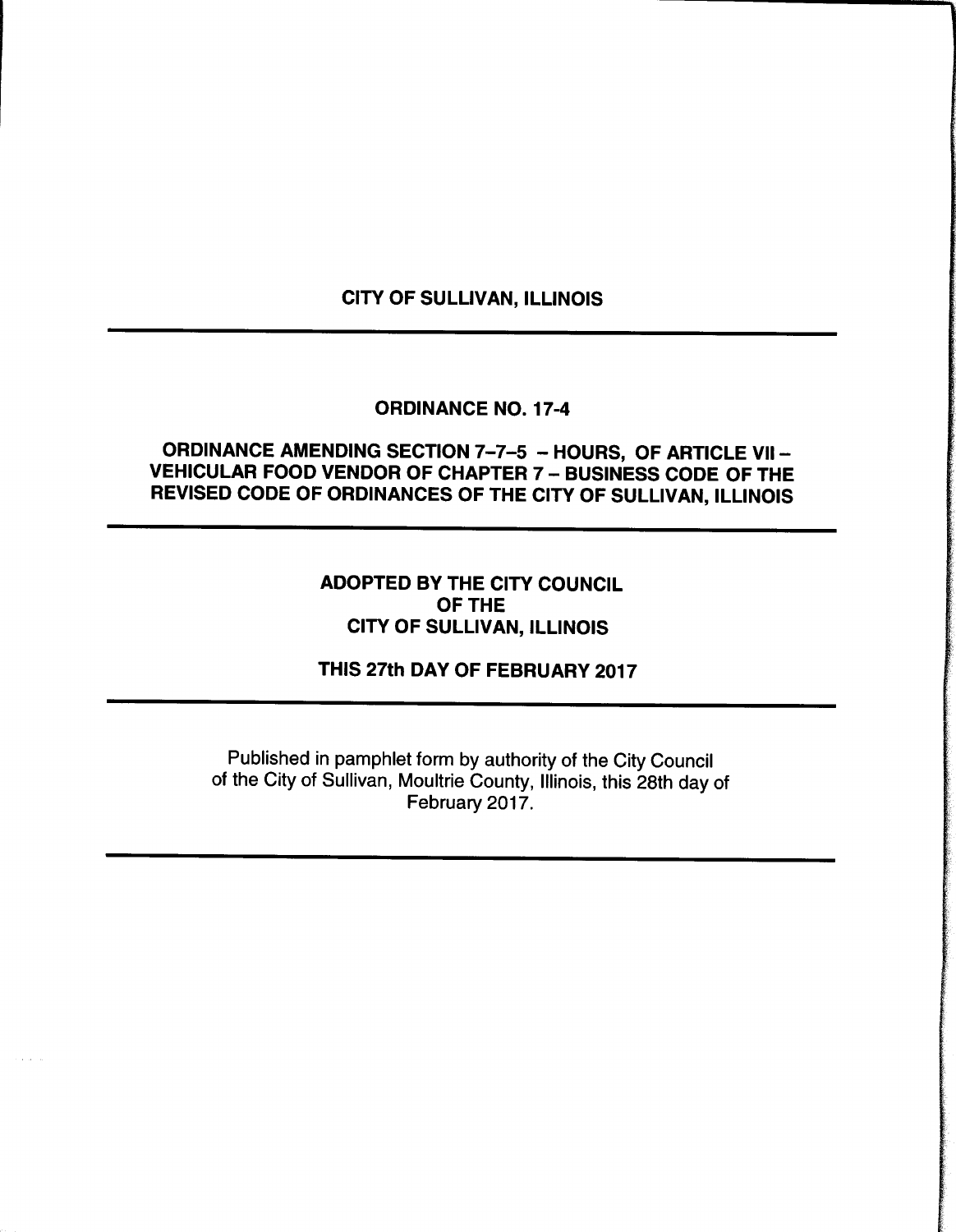#### ORDINANCE NO. 17-4 ORDINANCE AMENDING SECTION 7-7-5 - HOURS, OF ARTICLE VII -VEHICULAR FOOD VENDOR OF CHAPTER 7 — BUSINESS CODE OF THE REVISED CODE OF ORDINANCES OF THE CITY OF SULLIVAN, ILLINOIS

BE IT ORDAINED by the Mayor and City Council of the City of Sullivan, Moultrie County, Illinois, that:

SECTION 1: CHAPTER 7 — BUSINESS CODE, ARTICLE VII — VEHICULAR FOOD VENDORS, SECTION 7-7-5 — HOURS is hereby amended in its entirety and shall read as follows:

HOURS. It is hereby declared to be unlawful and shall constitute a nuisance for any person, whether registered under this Code or not, to engage in vehicular food sales as herein defined prior to 6:00 A.M. or after 9:00 P.M. of any day.

SECTION 2: All previous ordinances in conflict with this ordinance are repealed to the extent of such conflict.

SECTION 3: This ordinance shall be in full force and effect from and after its passage, approval, and publication as required by law.

SECTION 4: This ordinance shall be known as Ordinance No. 17-4.

PASSED by the Mayor and City Council of the City of Sullivan, County of Moultrie and State of Illinois on the 27th day of February 2017.

| <b>NAME</b>   | <b>AYE</b> | <b>NAY</b> | <b>ABSTAIN</b> | <b>ABSENT</b> |
|---------------|------------|------------|----------------|---------------|
| Short         |            |            |                |               |
| Mossman       |            |            |                |               |
| <b>Kirk</b>   | Λ          |            |                |               |
| Hagen         |            |            |                |               |
| <b>Risley</b> |            |            |                |               |

Monte a. forme